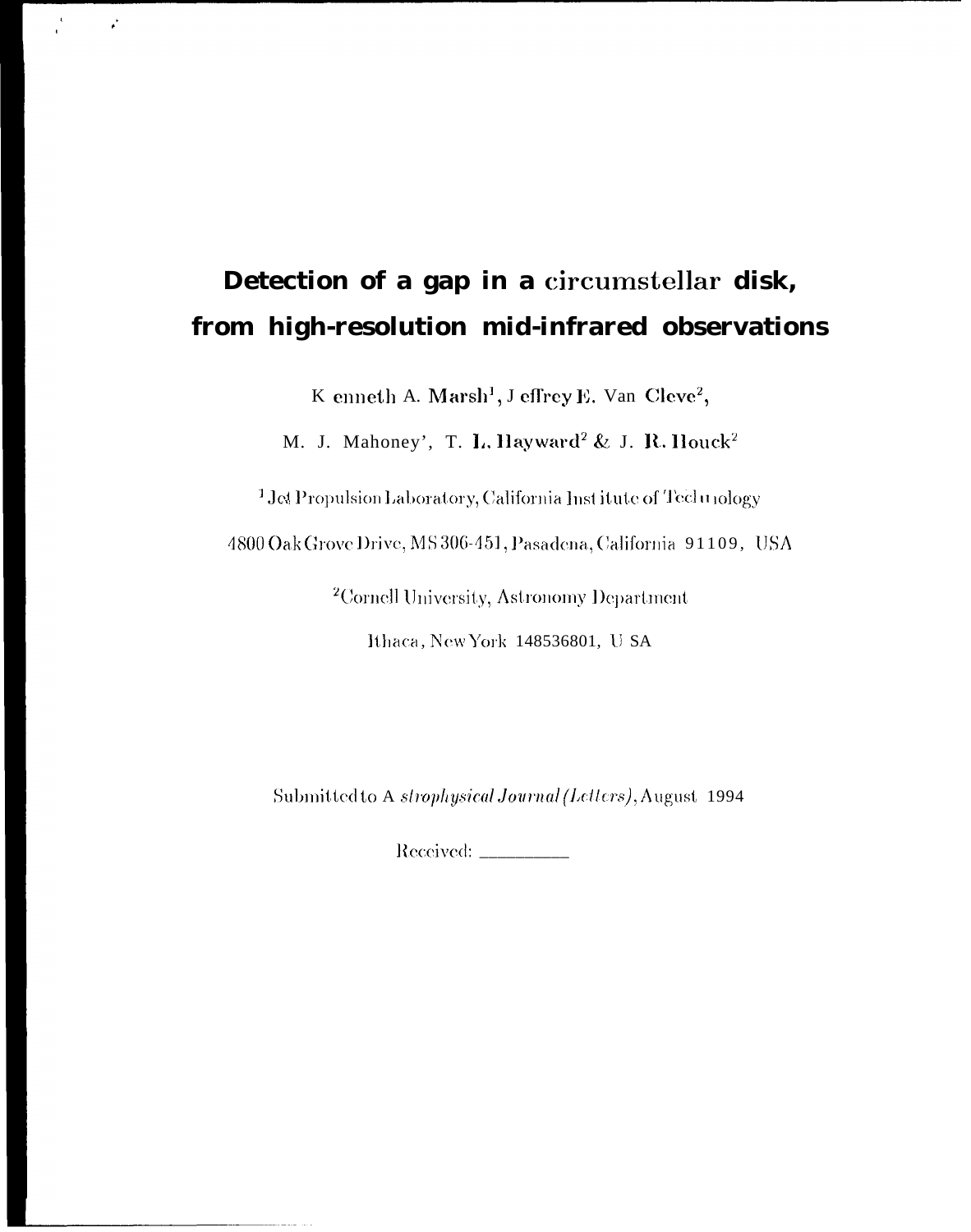### Abstract

The Herbig Ae star, AB Aur, was observed at 11.7  $\mu$ m wavelength using the Cornell Spect roCam-10 imaging spectrometer on the 5-m Hale Telescope. The observed images were deconvolved using a Bayesian estimator which provides superresolution from the incorporation of prior information (the positivity of intensity and the finite support of the emission), yielding a final spatial resolution of 0.717, corresponding to 27 AU at a distance of 160 pc. Our deconvolved images have resolved the circumstellar disk (diameter  $\sim 50$  All), and revealed the presence of a central depression whose size  $(\sim 30$  40 All) is consistent with the outer diameter of the gap which had been inferred independently using a model-fit to the object's spectral energy distribution. We hypothesize that the gap is due to the gravitational effects of planets, and that AB Aur is the forerunner of  $a\beta$  Pic-type system.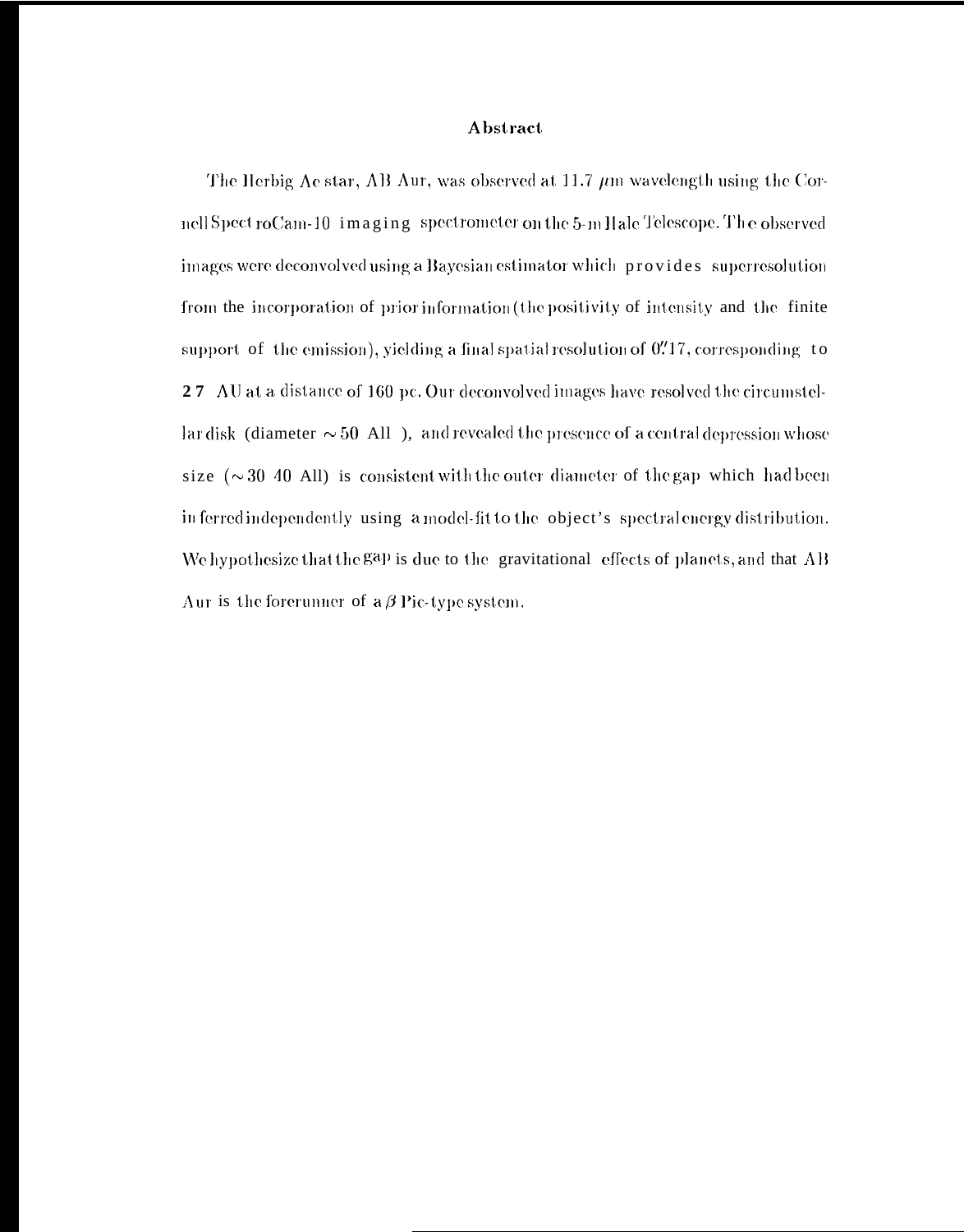## 1 Introduction

In previous modeling studies, broad mid-infrared dips in the spectral et tergy distributions (SEDs) of some T Tauri stars have been attributed to physical gaps in the circumstellar disks. assuming hat temperature decreases monotonically outwards from the star (Marsh  $\&$ Mahoney 1992, 1993). Such gaps might be expected as a consequence of planet formation (Arty mowicz 1987). Some I erbig Ac stars also exhibit mid-infrared spectral dips, and have other spectral characteristic: which suggest that they are simply hotter (and more massive) versions of T Tauri stars (Ilillenbrand et al. 1992). We would therefore expect gaps to be presentin these disks also, but on larger scales than for the T Tauristars. For example, the SED of AB Aur suggests a gap diameter of about 50 All. Motivated by this prediction, we have made images of AB Aur at 11.7  $\mu$ m wavelength, with a spatial resolution of 0'.'17, and will now discuss these observations.

#### **Observations**  $\boldsymbol{2}$

Our observations of AB Aur were made 011 October 28, 1993, using the SpectroCam-10 imaging spectrometer (Hayward et al. 1 993) 011 the Hale 5-III telescope, at 11.7  $\mu$ n m wavelength, with  $0\rlap.{''}25$  pixels. The diffractie]) limit  $(\lambda/D)$  was  $0\rlap.{''}48$ . A modified chopping-and-nodding technique (Van Cleve et al. 19!)-4) was used in order to facilitate removal of the sky Dackground, with N S displacement of oII-source and off-source positions. Short integration times (1.025 s each, for on-source and of [-source] were used to reduce the effects of seeing and telescope motion. Observations of  $\alpha$  Tau and  $\beta$  Gem were made for calibration purposes. The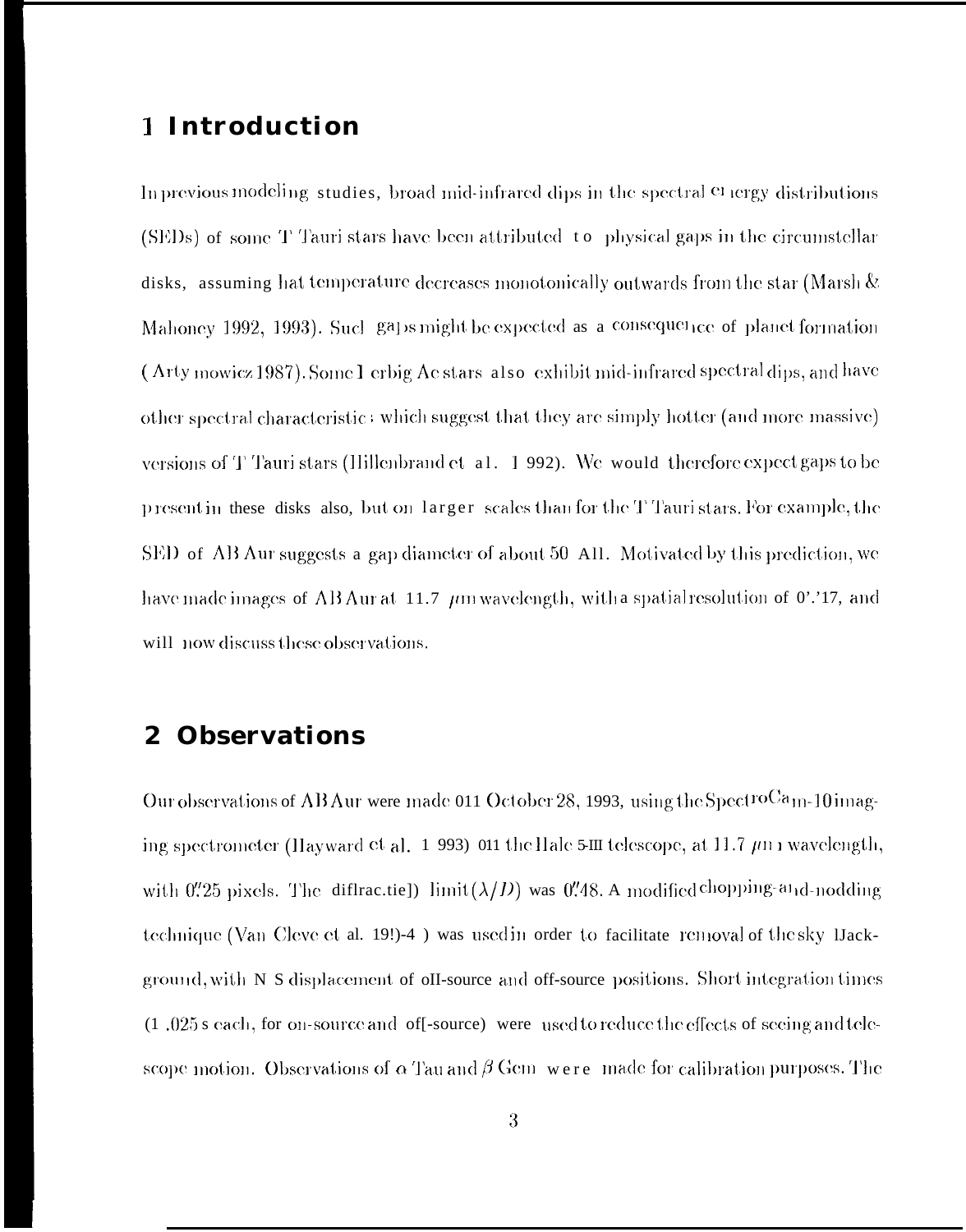total on-source integration time was 45.  $\vert$  s for AB Aur, and 12.3 s each for  $\alpha$  Tau and  $\beta$  Gem.

# 3 Analysis Procedure

The analysis procedure was as follows:

- 1) ifference the raw images to subtract the sky background.  $1.$
- 2. Combine the individual differenced images into a single, well-saln])led, diffractionlimited image. In order to accomplish this, knowledge of the frame-to-frame offsets was required. These were estimated by maximizing the correlation between each differenced image and the nominal point spread function (PSF). The images were then combined using a most-probable Bayesian estimator, based on Gaussian prior statistics. The motivation for using this procedure, rather than simple "shift-and-add," is that the latter would have suffered from aliasing problems due to the slight undersampling at the focal plane. In the Bayesian procedure, t'he frame-to-frame Offsets effectively provide sub-pixel sampling which prevents aliasing of the diffraction-limited image. The result for AB Aur is shown in Figure 1a.
- 3. Estimate the true PSF using the calibrator-star observations.
- 4. Deconvolve the PSF from the combined AB Aur image, using a Bayesian estimator designed to obtain superresolution from the incorporation of prior information, specifically, the positivity of intensity and the finite support of the emission.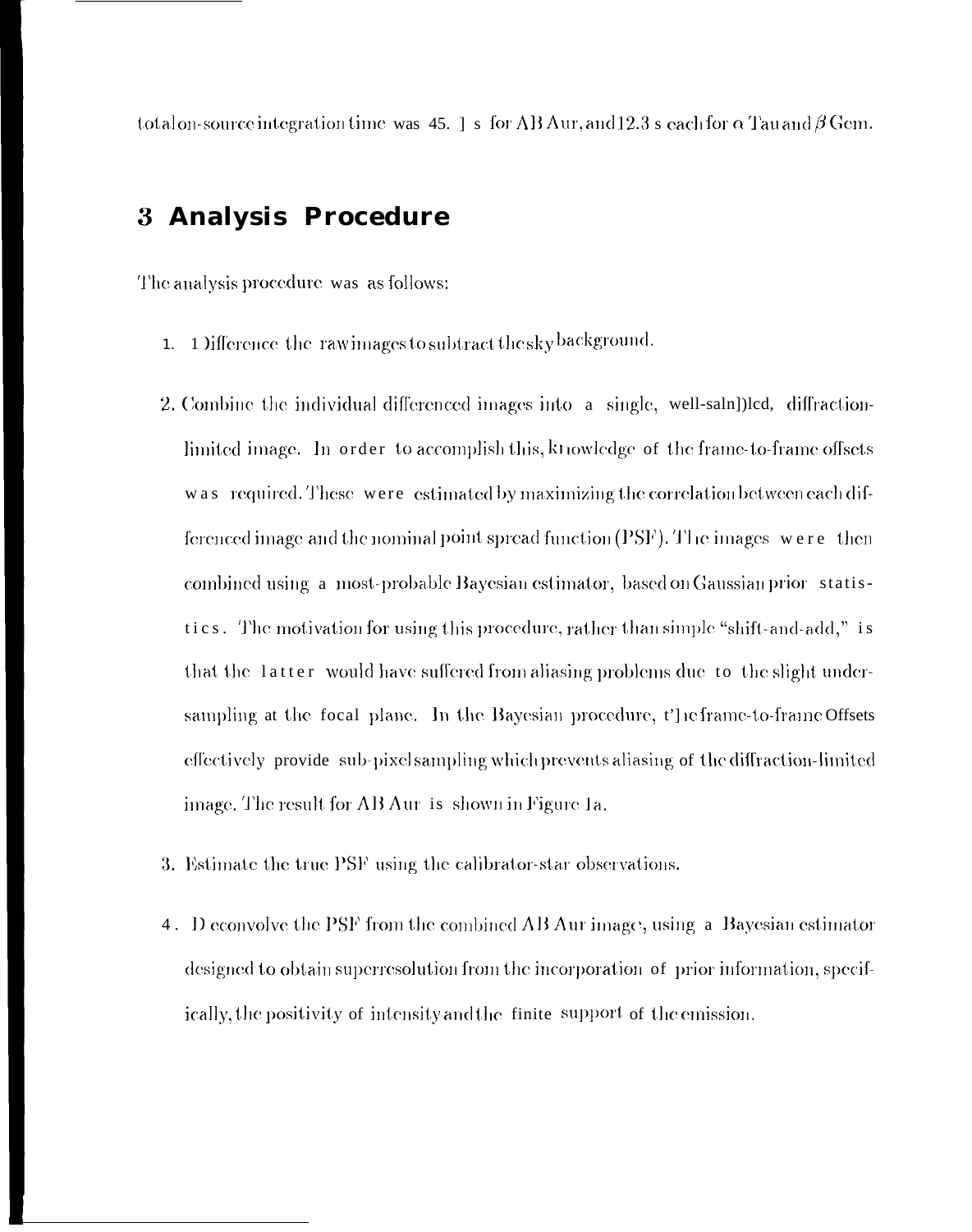The deconvolution technique, described in more detail by Richardson and Marsh (1983), yields the most probable image conditioned on the measurements, based on a priori statistical models for both the measurement noise (zero-mean Gaussian) and the ensemble of possible images (zero-mean Gaussian for positive pixel-values and zero probability otherwise). Tests with both real and synthetic data indicate that with an input  $S/N \sim I$  00 (the approximate value for the present observations), the spatial resolution of the deem wolved image is approximately 0.35  $\lambda/D$ , i.e. 0'' 7, corresponding to 27 AU at the 160 pc distance of AB Aur (Hillenbrand et al. 1992).

A variety of different PSFs was used in the deconvolution, in order to investigate the sensitivity of the result to P SF errors. These PSFs were derived using (a) all available calibrator observations, (b)  $\alpha$  Tau only, and (c)  $\beta$  Gem only. As an example, the first of these PSFs is shown in Figure 1b.

#### **Results** 4

The resulting deconvolved images of AB Aur, made with the above three PSFs, are shown in Figure 2 (a,b,c, respectively). Also shown (Figure 2d) is the result of yet another  $PSF$ , estimated using only the "sharpest" half of the  $\alpha$  Tau and  $\beta$  Gem data (based on a sharpness index defined as the normalized sum of squares of pixel values). We regard Figure 2d as our best estimate of the AB Aur image. The peak brightness temperature was 1761<.

Also shown in Figure 2 are the deconvolved images of the calibrator stars, as an independent check on deconvolution performance. Figures 2e and 2f show, respectively:  $\beta$  Gem (deconvolved using the  $\alpha$  Tau PSF) and  $\alpha$  Tau (deconvolved using the  $\beta$  Gem PSF).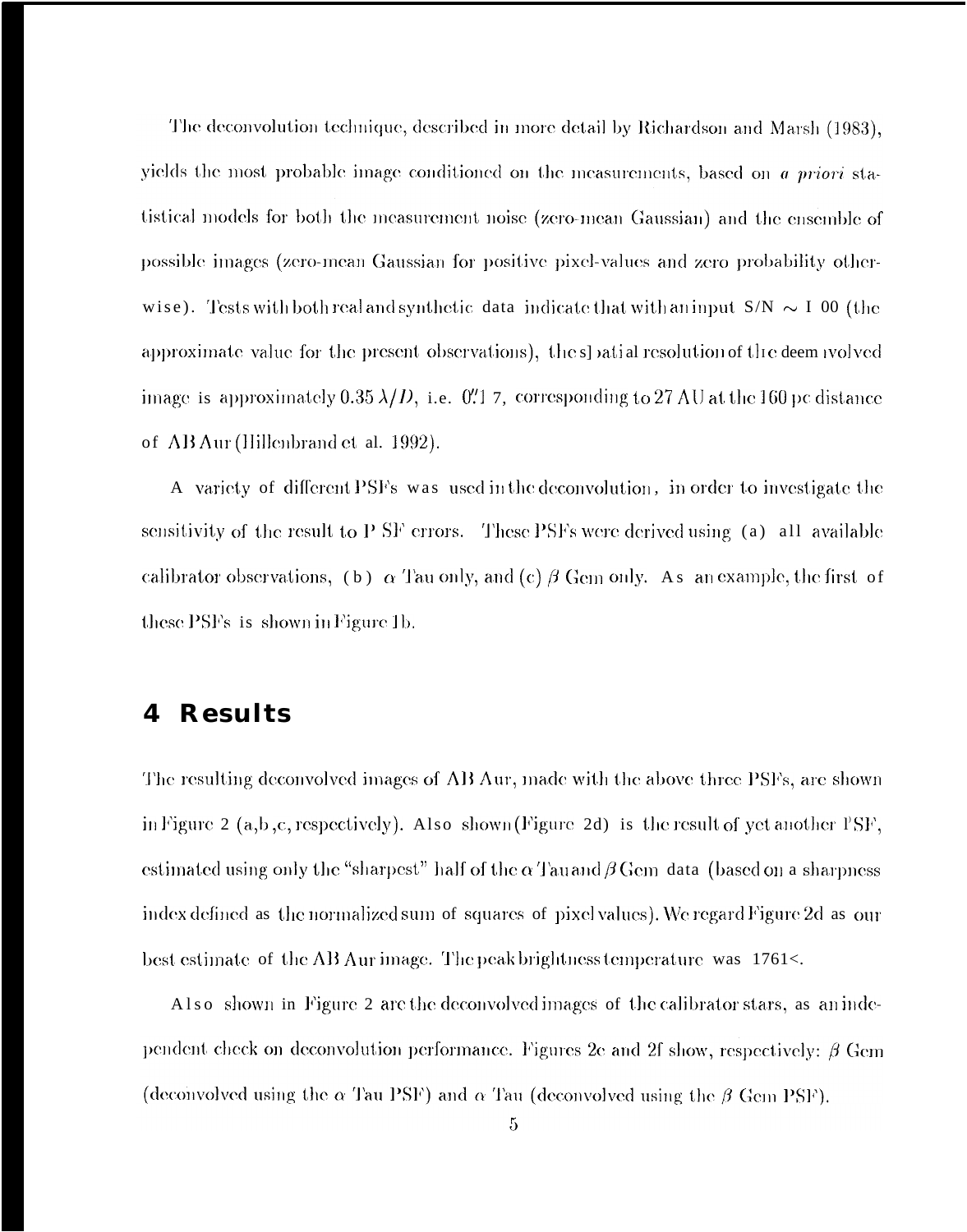Figures 2a and 2d suggest that the AB Aur disk is extended ( $\sim$  50 All) at 11.7  $\mu$ m, and possesses a central depression of diameter  $\sim$  30 40 AU. Although of lower quality, images 2b and 2c support these conclusions. Further evidence of the reality of the central depression that the calibrator-star images (Figures 2e,  $2f$ ) are single-peaked. They are distorted,  $\mathbf{i}$  s however, due to seeing-induced PSF rows; comparison with the corresponding AB Aur images (Figures 2b, 2c), made with the same two PSFs, shows consistent behavior with respect to the geometric nature of the distortions. We have repeated the deconvolutions after dividing the AB Aur data set up in various ways, and have concluded that the main features of the image (the extended geometry and central depression) are real.

#### Interpretation  $\overline{\mathbf{5}}$

It is interesting to compare these imaging results with theoretical expectations based on modeling of the SED. Following previous work (Mathieu, Adams, & Latham 1991; Marsh & Mahoney 1992,1 993), we assumed a circumstellar disk model with a radial temperature law of the form  $T(r) \propto r$ , and a radial variation of line-of-sight optical depth of the form  $\tau(r) \propto 2^{a_1 - \frac{7}{4}}$ , in which allowance was made for the presence of a gap. The frequenc dependence of dust opacity was assumed to be of the form given by Adams  $\&$  Shu (1 986), modified in the 8.13  $\mu$ m region according to Cohen & Witteborn (1.985). In the model, the silicate emission feature was assumed to be produced in an optically-thindust cloud located in the gap region, with a dust temperature of 500 K, and a 9.7  $\mu$ m optical depth of 0.1 (Cohen & Witteborn I 985). Stellar parameters  $(L_*, T_*, \& A_V)$  were taken from Hillenbrand ct al. (1992).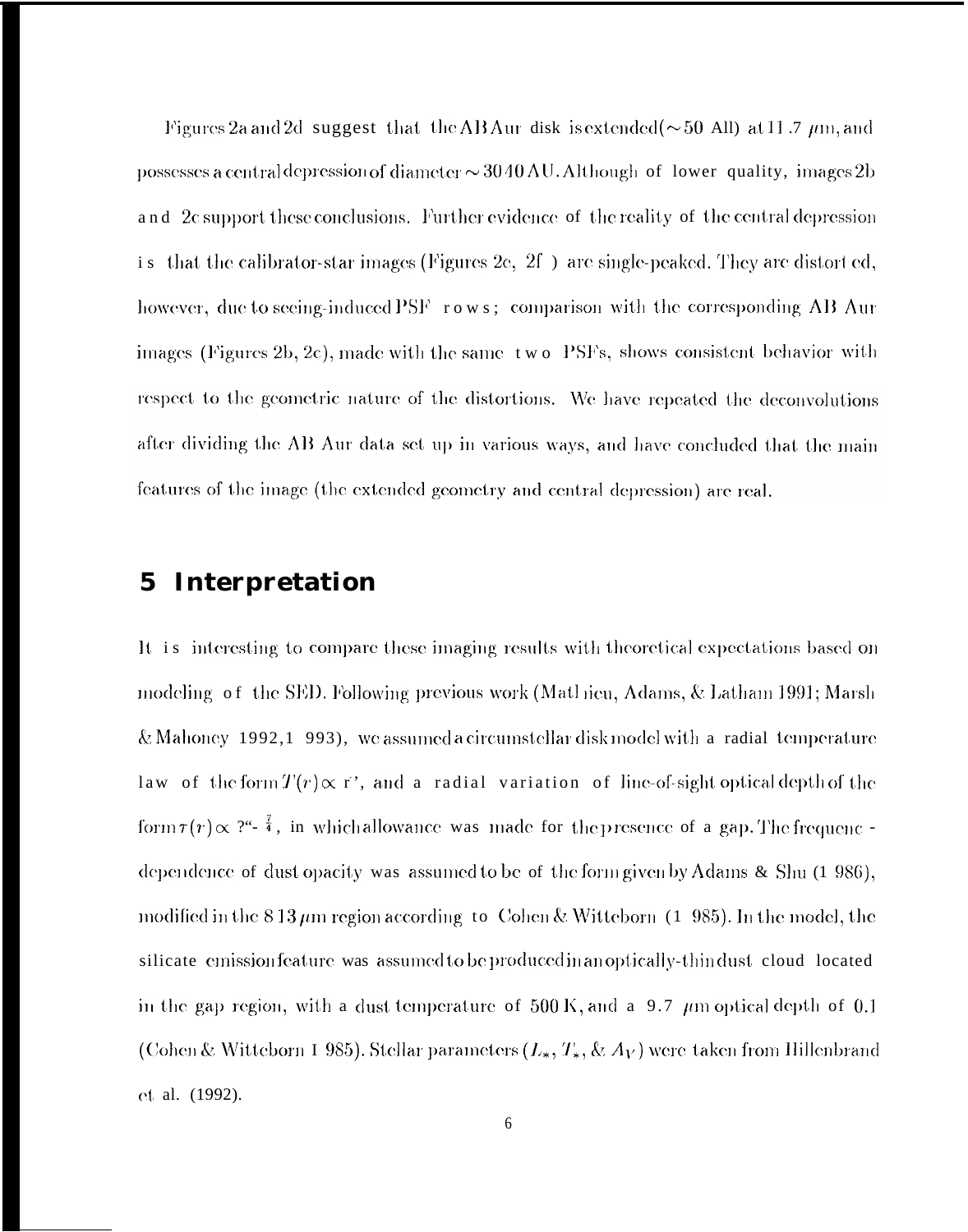Figure 3 shows the observed SED, together with the theoretical spectrum for a model disk Of inner and outer radii $r_{\text{in}} = (0.19 \text{ AU})$  and  $r_{\text{out}} = 106 \text{ AU}$ , respectively, containing a gap between radial distances 0.28 AU and 25 AU. The assumed orbital inclination was 55°, and other parameters were:  $T(r_{\rm in}) = 2200 \text{ K}, q = 0.58, \tau(r_1) = 2.8 \text{x} 10^7$ . The corresponding spatialintensity distribution] of this model at  $11.7 \ \mu m$  is shown as an inset, together with the "smoothed" version obtained by convolution with the spatial response of our superresolution algorithm. A comparison with Figure 2d shows that the n iddel has reproduced the principal qualitative features of the observed (deconvolved) image, characterized by a central depression which is flanked by emission peaks separated by about 40 All. The cent ral source (inner-disk  $+$  star) has been diluted out in the smoothing process. It is encouraging that the peak brightness temperature of the smoothed model-image  $(169 K)$  is close to the observed value of 17(i K.

In order to produce the central depression in the model image, it was necessary to locate the optically-thin silicate-emitting grains in an annulus around the outside edge of the gap, 23.25 AU from the star, leaving the region  $r = 0.28$  23 AU devoid of material. We assume that these grains are heated beyond the local radiation temperature as a result of departures from blackbody emission, as would be expected if the grain size were small (Backman  $\&$ Paresce 1992). For AB Aur, grains typical of the ISM would attain the required temperature of 500 K.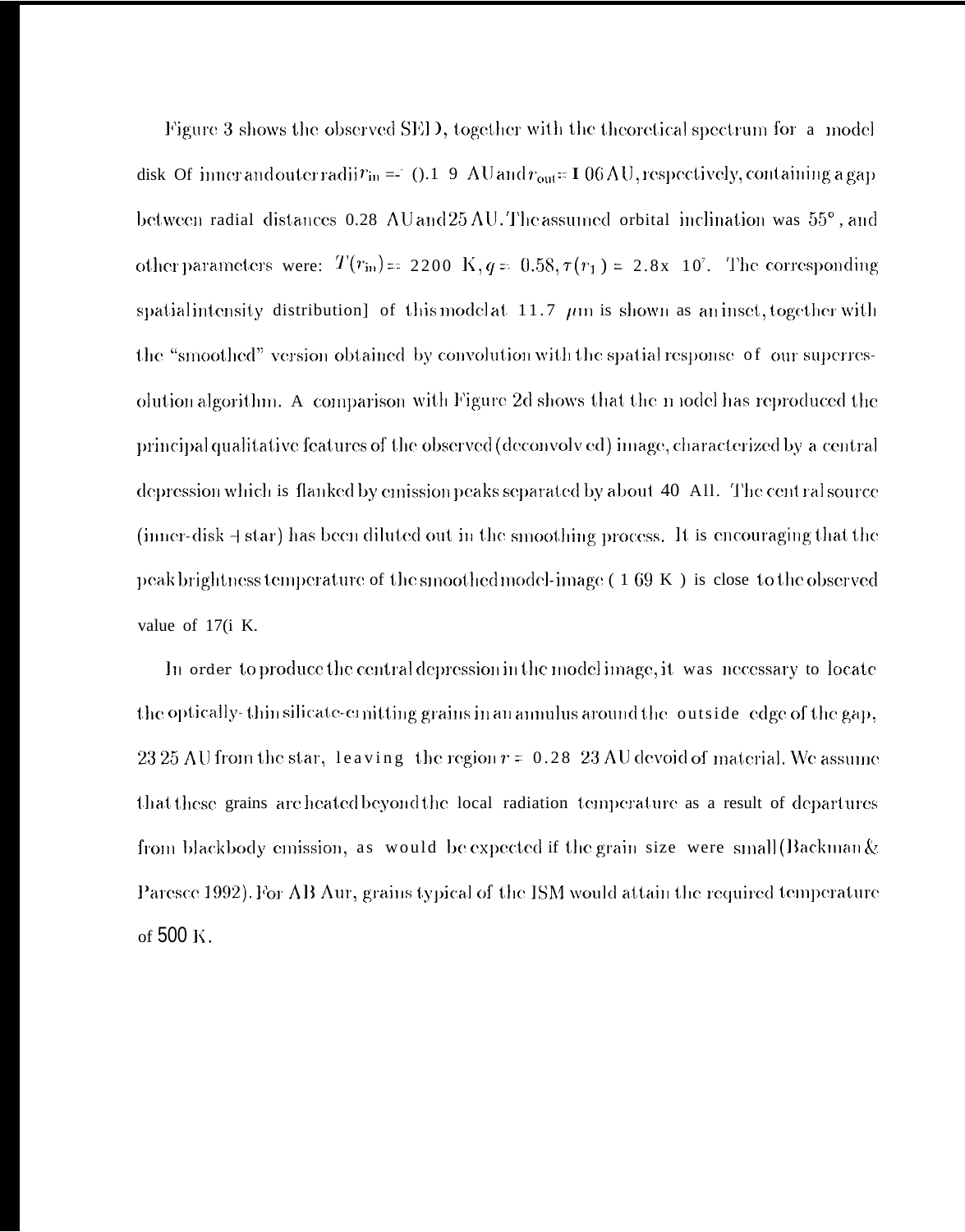#### **Discussion** 6

 $\mathcal{C}$ 

The comparison of our observed images with theoretical models suggests that much of the inner region of the A B Aur disk has been swept clean of dust. We may therefore be witnessing, for the first time, one of the predicted observational consequences of planet formation near a newborn star. It is interesting that a recent observation of the circumstellar disk of the nearby main-sequence star  $\beta$  Pic (Lagage & Pantin 1 994) also provides evidence for a central clearing. Since  $\beta$  Pic and AB Aur are of fairly similar spectral type (A5 and A0, respectivel y), it seems reasonable to suppose that A B Aur represents an earlier evolutionary stage of a  $\beta$  Pic-type system.

We thus have two classes of object (i.e., nearby main-sequence stars and Herbig Ac stars) whose circumstellar disks can be imaged in the mid-infrared with sufficient resolution to detect structure related to planet formation. Although the best linear resolution (in AU) would be obtained for the closest objects,  $\beta$  Pic appears to be unique in being the only nearby main-sequence star whose circumstellar disk is bright enough for detailed imaging. Incontrast, there exists a substantialnumber of Herbig Ae stars whose disks could be imaged using the techniques described in this Letter.

#### **Acknowledgements** 7

We thank the staff of Palomar Observatory for their support during the observations. The observations were made as part of a continuing col 1 aborative effort between Cornel 1 and Caltech. Work at the Jet Propulsion Laboratory, California Institute of Technology, was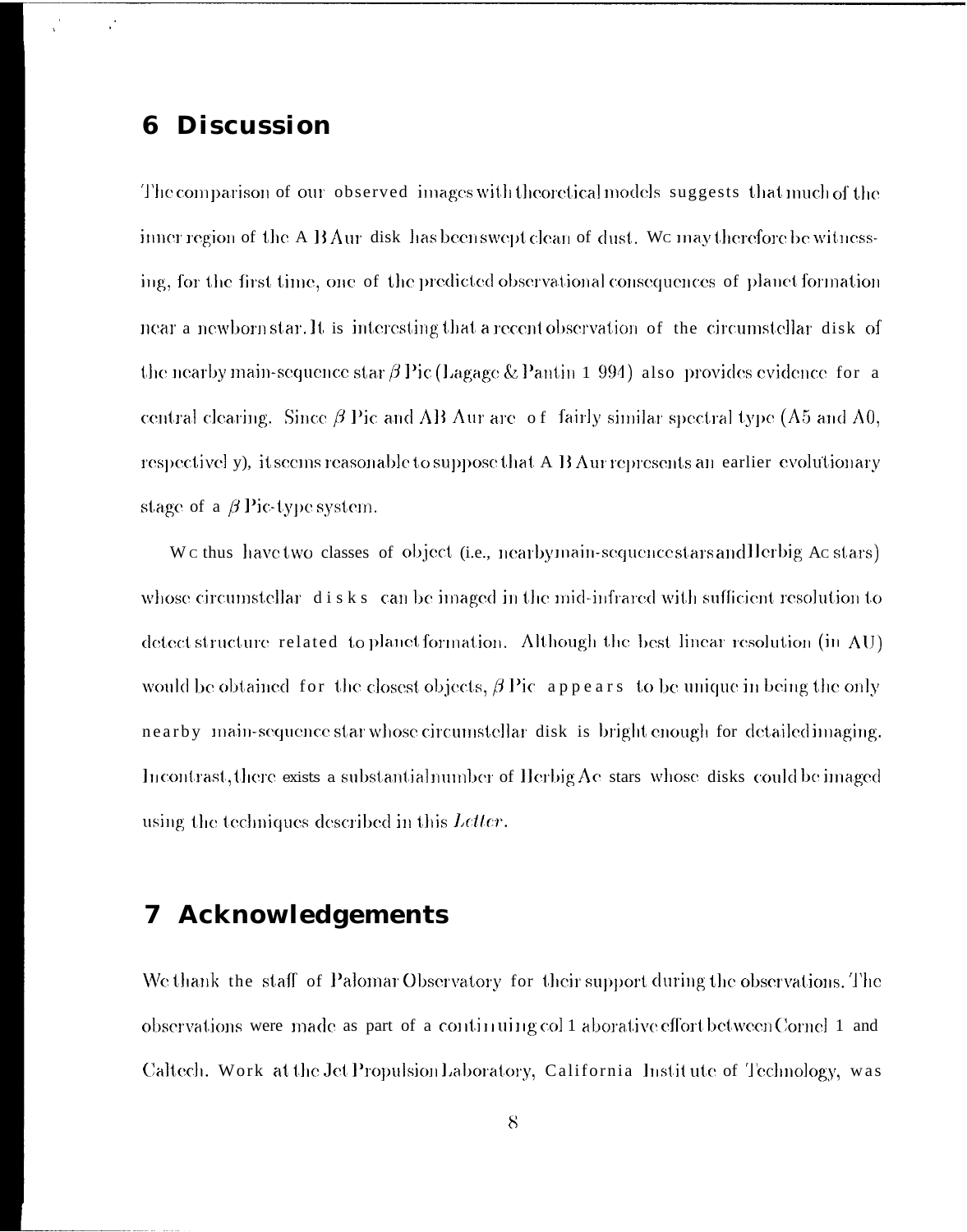carried out under contract with the National Aeronautics and Space Administration.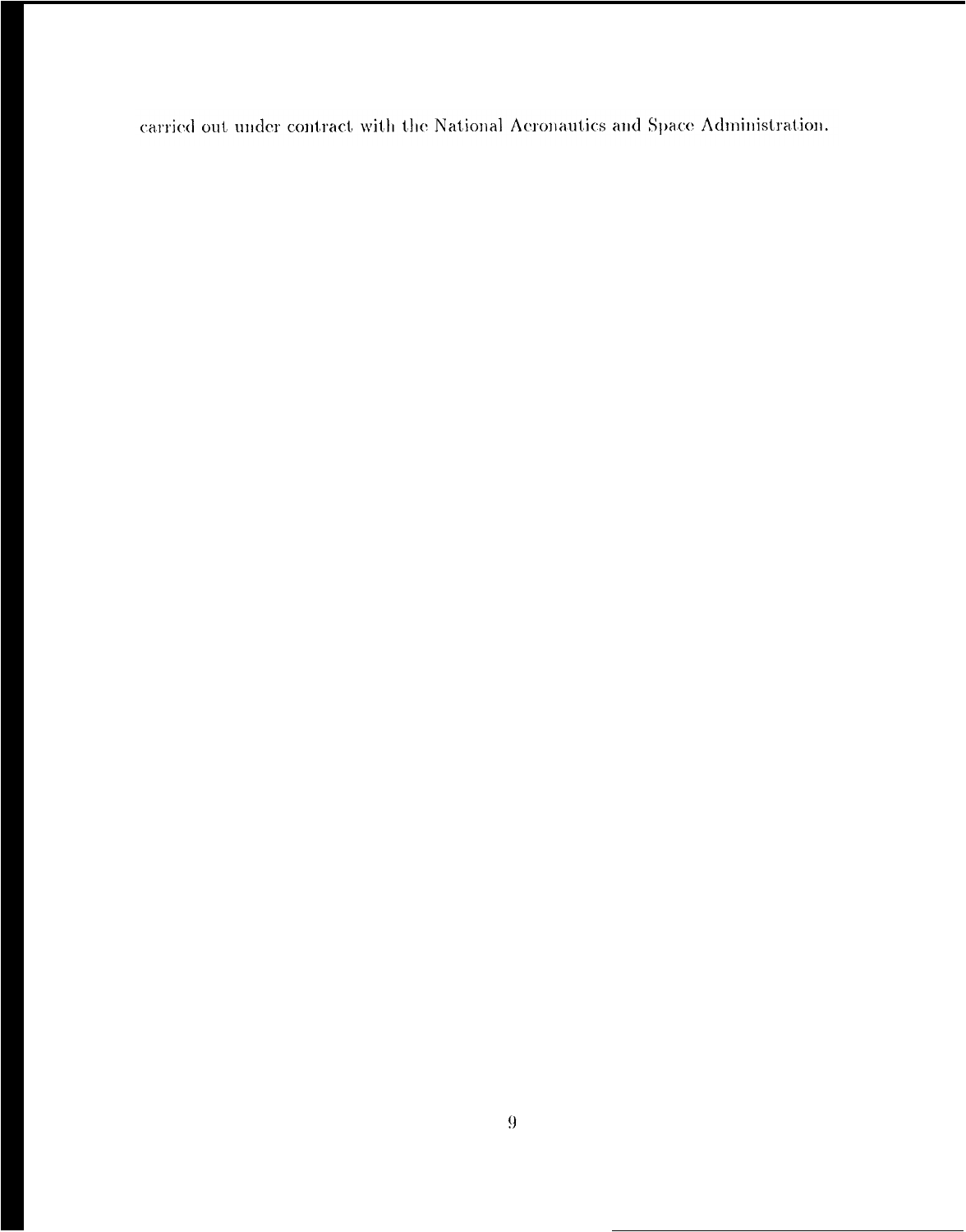## 8 References

 $\lambda$ 

- Adams, F. C. & Shu, F. 11.1986, ApJ, 308, 836
- Artymowicz, 1'.1987, Icarus, 70, 303
- Backman, D. E. & Paresce, F. 1992, in Protostars and Planets 111, ed. E. 11. Levy, J. 1. Lunine, & M. S. Matthews (Tucson: Univ. of Arizona Press), in press
- Cohen, M. & Witteborn, F. C. 1985, ApJ, 294, 345
- Hayward, T. ", Miles, J. W., Houck, J. R., Gull, G. E., & Schoenwald, J. 1993, Proc. SPIE, 1946, 334
- Hillenbrand, L. A., Strom, S. E., Vrba, F. J. & Keene, J. 1992, ApJ, 397, 613
- Lagage, 1'. 0. & Pantin, E. 1 994, Nature, 369, 628
- Marsh, K. A. & Mahoney, M. J. 1992, ApJ, 395, L115
- Marsh, K. A. & Mahoney, M. J. 1993, ApJ, 405, L71
- Mathieu, R.D., Adams, II'. C. & Latham, D.W. 1991, AJ, 101, 2184
- Richardson, J. M. & Marsh, K. A. 1983, Proc. SPIE, 413, 79
- Van Cleve, J. E., Hayward, 'J'. 1,., Miles, J. W., Gull, G. E., Schoenwald, J. & Houck, J. R. 1994, in Planctary Systems: Formation, Evolution, and Detection, ed. B. Burke, J. Rahe & E. Roettger (Kluwer),  $231$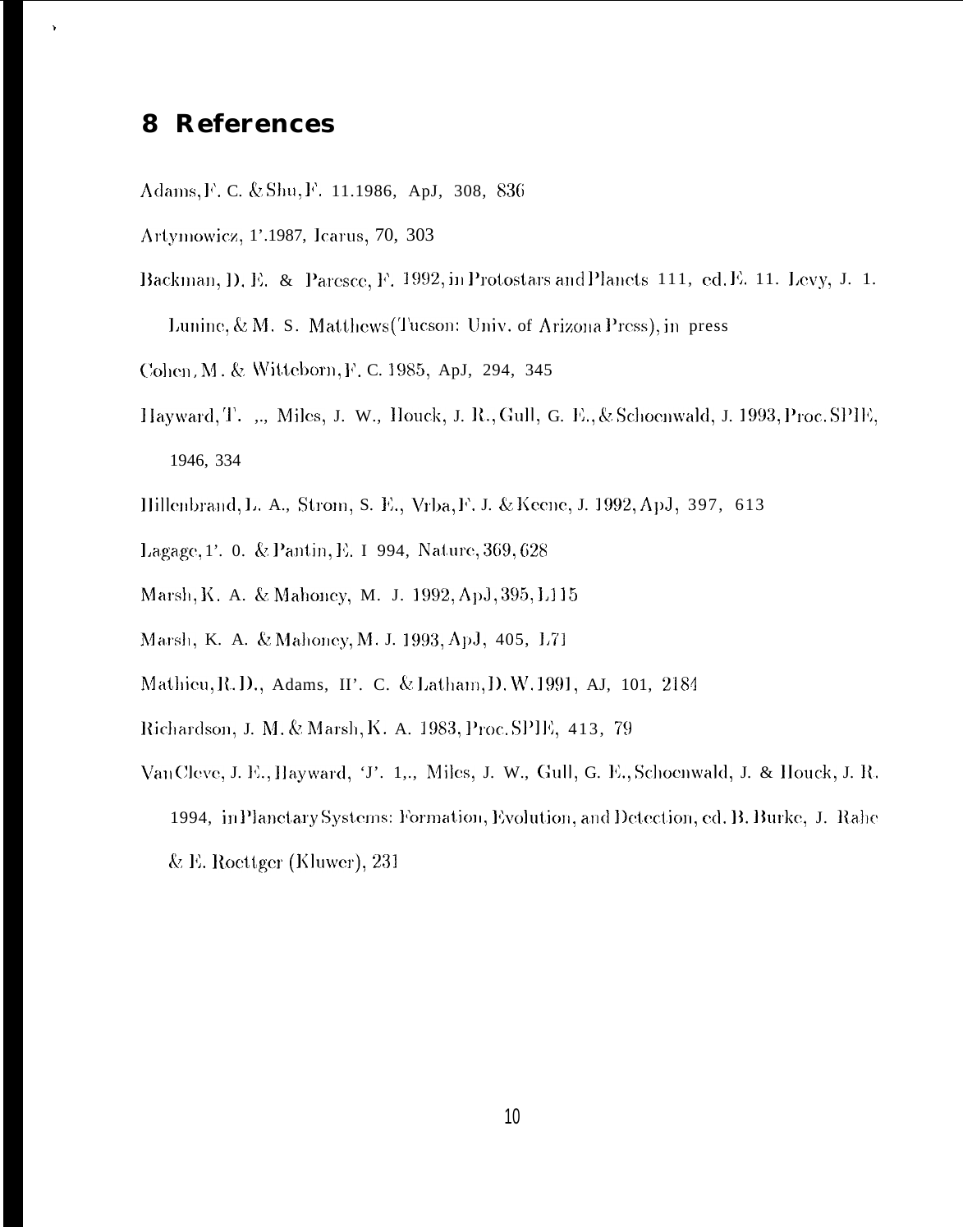### **Figure Captions**

**Figure 1** (a) Combined (diffraction-limited) image of AB Aur; (b) PSF, derived from all available observations of  $\alpha$  Tau and  $\beta$  Gem. Both images are presented 011 a logarithmic intensity scale of 2 decades, with a field of view of 3".

**Figure 2** Deconvolved images at 11.7  $\mu$ m, each presented on a linear intensity scale, with a field of view of 1".

(a) AB Aur, deconvolved using PSF derived from all calibrator data.

(b) AB Aur, deconvolved using  $PSF$  derived from  $\alpha$  Tau observations only.

(c) AB Aur, deconvolved using PSF derived from  $\beta$  Gem observations only.

(d) AB Aur, deconvolved using PSF derived from the "sharpest" half of the  $\alpha$  Tau and  $\beta$  Gem data.

(e)  $\beta$  Gem, deconvolved using PSF derived from  $\alpha$  Tau observations.

(f)  $\alpha$  Tau, deconvolved using PSF derived from  $\beta$  Gem observations.

Figure 3 Results of theoretical modeling.

 $\ddot{\phantom{0}}$ 

*Plot:* Observed and modeled spectral energy distributions of A B Aur. The plotted points represent published photometry, taken from Hillenbrand et al. (1 992) and Cohen & Witteborn (1 985). The solid line represents the theoretical spectrum for a model consisting of star + circumstellar disk, in which the disk contains a gap. Also shown are the individual contributions of star (dot-dashed), and disk (dashed).

*Inset:* The upper panel s n o w s the theoretical intensity distribution corresponding to the model. It is presented on a logarithmic scale spanning 6 decades, such that the peak intensity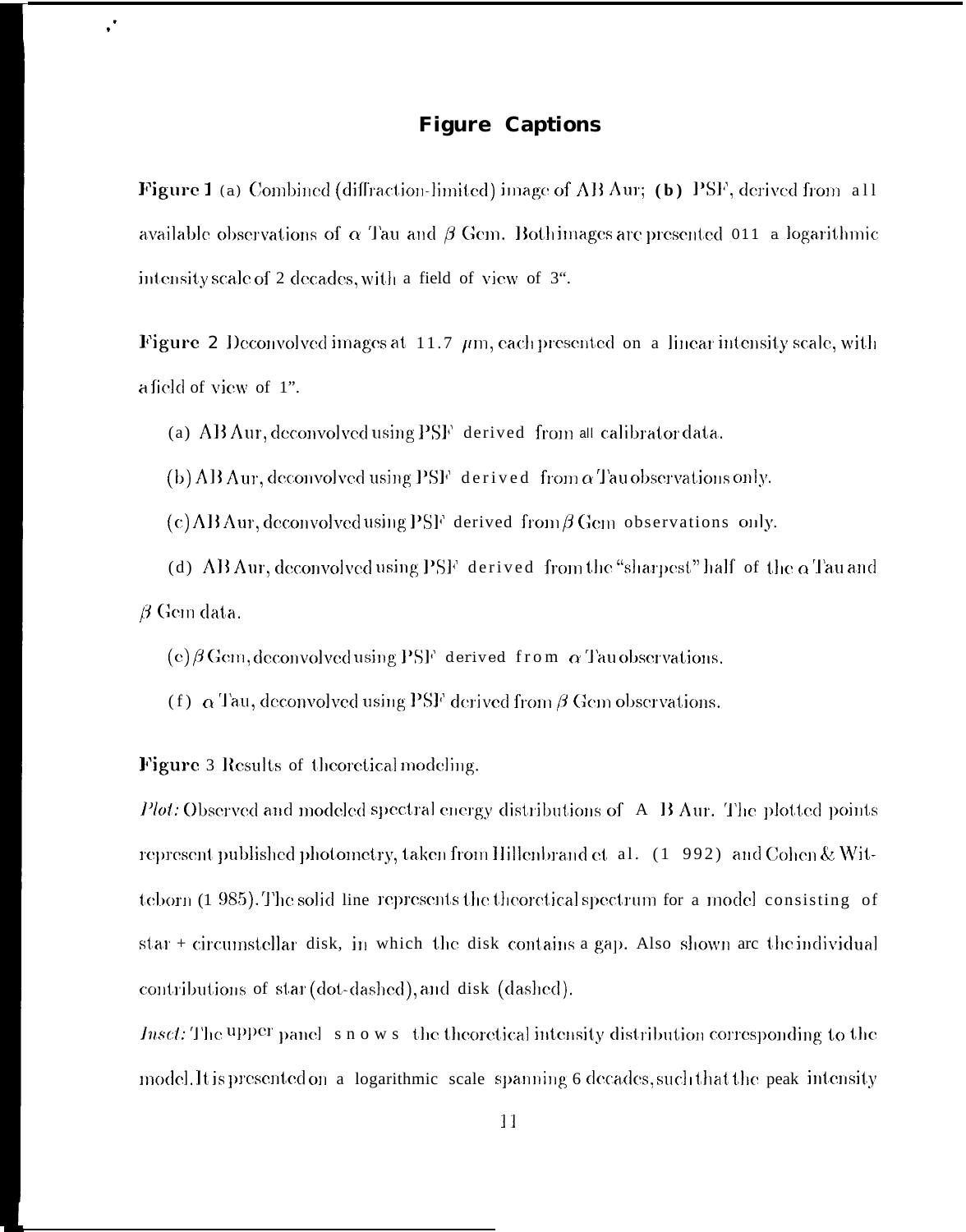occurs at the central source (seen as a small dot), while the minimum intensity occurs at the outside e ge of the disk as seen in the figure. The lower panel (linear intensity scale) shows  $the$   $(s11)$ of smoothing this distribution with the spatial response of our superresolution algorithm, and regridding using the same sampling interval as for Figure 2. The field of view of both panels is  $\,1^{\omega}$